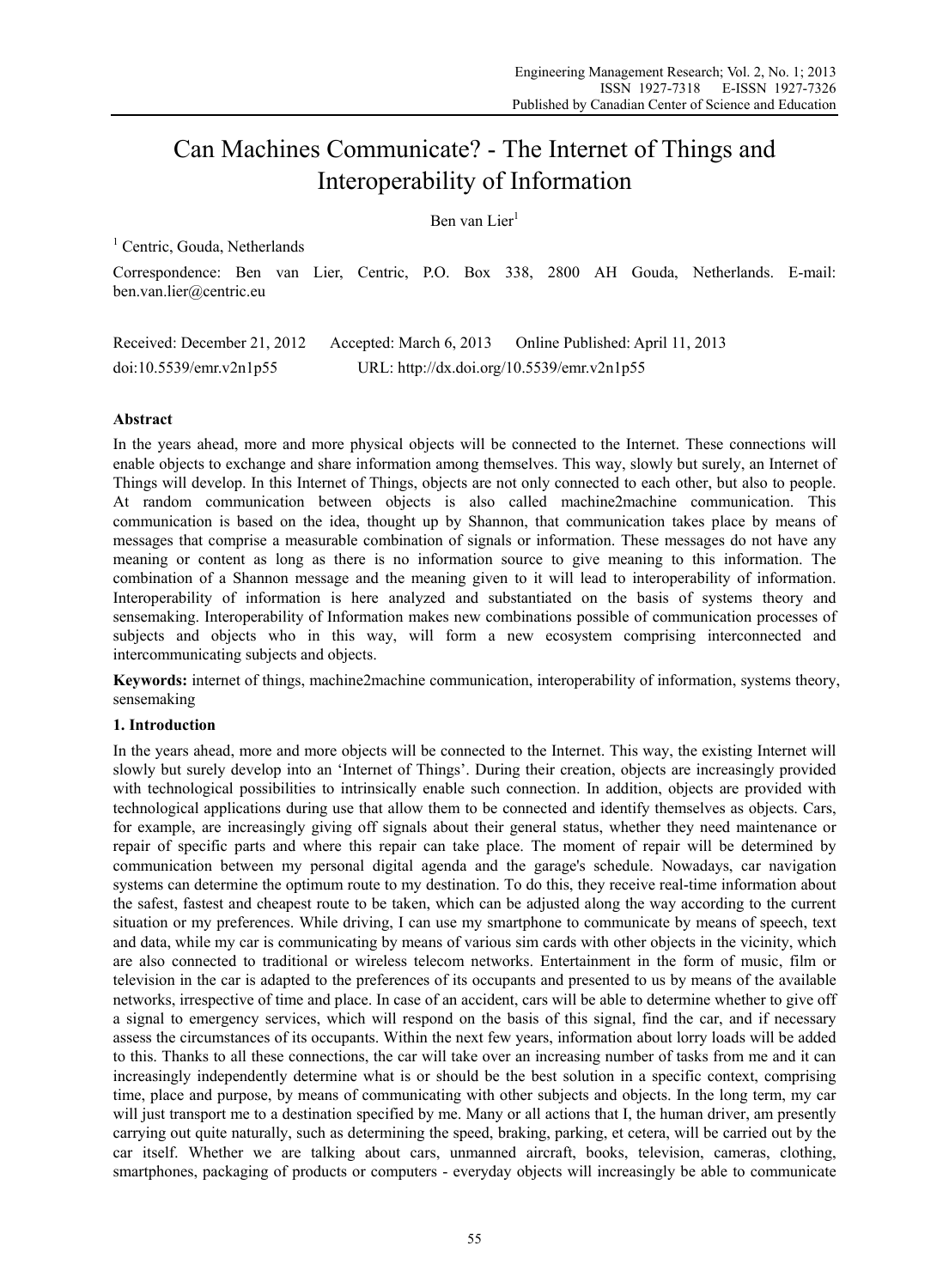and interact among themselves, thanks to technological applications, and take over tasks and responsibilities from humans. This shift from 'agency' between man and 'machine' will increasingly determine our behaviour and action repertoire as a human, organisation or society, for example as described by Van Lier & Hardjono (2011). The evolution from the existing Internet to an 'Internet of Things', in which not only subjects but also objects are connected to each other, may, according to Sundmaeker et al., develop into an:

"*Internet of Services, provided that technology for context-aware, reliable, embedded, energy-efficient and secure distributed networks of cooperating sensors and actuators, as well as the energy provisions for this technology is made available*" (2011:22).

#### **2. The Internet of Things and Machine2machine Communication**

The evolution of the current Internet, in which people exchange and share information among themselves, into an Internet of Things, in which not only people, but also objects are able to exchange and share information, is fed by the increasing communication possibilities of objects. Communication between objects is also called machine2machine communication. In 1947, Ross Ashby defined a 'machine' as: "*a number of parts which interact on one another*" (1947:47). According to Ashby, the way in which parts of the machine are connected to each other form the organisation of the machine. He considers the whole of parts and connections in the form of a 'machine' as "*some dynamic system i.e. something that may change with time*" (p. 1954:13). The system thus identified forms an absolute whole with its environment, says Ashby. According to Ashby, a fundamental characteristic of these machines or systems is that "*two or more machines can be coupled to form one machine*" (1957:48). The possibilities the machine has to connect within itself and connect this dynamic system as a whole with other machines or dynamic systems "*can be thought of as 'selforganising', for it will develop to such degree as its size and complexity allow, some functional structure homologues with an "adapted organism*" (1962:121). The international Organisation for Economic Co-operation and Development (OECD) has drawn up a report in which it states that machine2machine communication will become an essential part of our society. For example in the development of intelligent electricity meters, intelligent cities, and intelligent electricity networks. According to the OECD, the explosive growth of machine2machine communication is driven by a combination of factors, such as increasingly cheap forms of electronics, use of the Internet protocol together with ubiquitous networks, and the rapid development of cloud-computing allowing, in principle, each human being, as an independently operating person (subject), and object to be equipped with a communication device and connected to each other. The OECD states that this form of communication enables objects: "*to communicate status and information, which in turn can be aggregated, enriched and communicated internally or onwards to other units. This in turn allows the use of these data in new and useful ways*" (2012:8). According to Sundmaeker et al., this form of communication between objects will grow exponentially during the coming decade: "*If we consider not only machine-to-machine communication but communication of all kinds of objects, then the potential number of objects to be connected to the internet will rise to 100,000 billion*" (2010:13).

It is the opinion of Hua-Dong Ma (2011) that, on the basis of existing information carriers, such as the Internet and telecommunication networks, a combined network will be created that will not only connect people to each other, but also ordinary physical objects, allowing intelligent new services to be created by random combinations of subjects and objects. Where Hua-Dong Ma is concerned, the Internet of Things has three important new characteristics compared to the existing Internet, i.e.:

- Ordinary, everyday objects are equipped with technological applications that enable the unique identification of these objects;
- The individual and autonomous object is independently connected to a network so that this object can be connected with other autonomous objects;
- By making use of large numbers of autonomous objects and actively involving these in existing or new activities, these activities can be performed more intelligently and new intelligent activities can be developed.

Atzori (2010) agrees that the unique identifiability of objects, which enables connection via standard communication protocols, is a typical element of the Internet of Things. He refers to the concept of spimes as described by Sterling. Sterling defined spimes as: *"Manufactured objects whose informational support is so overwhelmingly extensive and rich that they are regarded as material instantiations of an immaterial system. Spimes begin and end as data. They are designed on screens, fabricated by digital means, and precisely tracked through space and time throughout their earthly sojourn" (2005:11).* 

Although, according to Hua-Dong Ma, the existing Internet can connect devices and applications, it does not yet have the possibility of sensory perception of information. It is his opinion, however, that the Internet of Things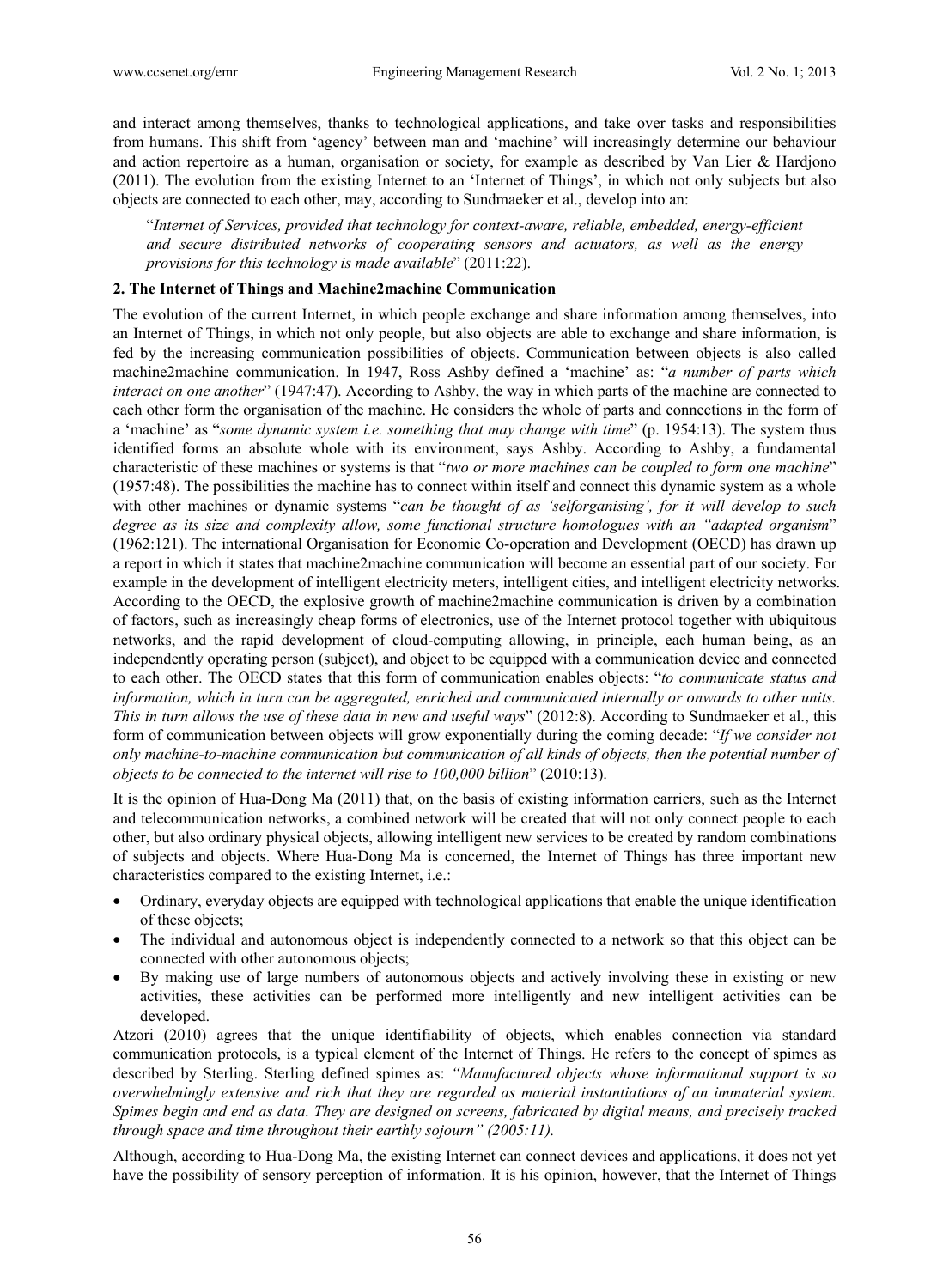may make use of the connected autonomous objects to obtain: *"the additional sensing layer, which reduces the requirements on the capability of devices, and enables the interconnection among the non-intelligent or weakly-intelligent devices"* (2011:920). According to Sundmaeker et al., such an extensive network comprising a diversity of technological applications that are connected to each other and exchange and share information with each other requires both a 'total systems' approach and new models for interaction that go beyond the current desktop metaphor. He believes that the architecture of the Internet of Things should enable a distributed ownership of data, whereby: "*entities (and things) can control which information to share with other things and entities subject to authorisation controls; the architecture should also support mechanisms for gathering fragments of distributed information from a variety of sources even when those sources are not known a priori, in order to achieve comprehensive end-to-end traceability as far as is permitted*". (2011:60)

The setting up of connections within the Internet of Things and the exchange and sharing of information between random subjects and objects on the basis of these connections, in order to be able to act, produce and generate with this information, is called interoperability of information by van Lier (2009). According to Badyoppadhyay (2011), the realisation of interoperability of information is a crucial precondition for the further development of the Internet of Things. Concerning this, he states: "*the central issues are how to achieve full interoperability between interconnected devices, and how to provide them with a high degree of smartness by enabling their adaptation and autonomous behaviour, while guaranteeing trust, security and privacy of the users and their data*". Interoperability of information, according to Badyoppadhyay, should enable the connection of random applications with each other in a heterogeneous environment such as the Internet of Things, within which a diversity of software applications and environments and a myriad of technological applications and contexts are active. This also means that we have to ask ourselves, according to Badyoppadhyay, how much intelligence these interconnected objects should possess: "*and in which situations this intelligence is distributed or centralised becomes a key factor of development. As the IQ of the things will grow, the pace of the development and study of the behavioural requirements of these objects will also become more prevalent in order to ensure that these objects can co-exist in seamless and non-hostile environments"* (2011:23).

It is Atzori's opinion that the development step from the existing Internet to the Internet of Things should be regarded as an interpretation of the Internet of the future. This future Internet will be fundamentally different to the Internet we are using today, taking into account the changes we have outlined here. To Atzori, it has become clear over the past years that the existing Internet is primarily used for the publication and disclosure of information. He believes that information and the exchange and sharing of it should form a central theme in the development and setting up of systems that operate and communicate within networks. According to Atzori, the focus on the functioning of objects in networks will lead to: "*the concept of data-centric networks, which has been investigated only recently. According to such a concept, data and the related queries are self-addressable and self-routable*." (2010:2803). Information produced by and from random objects connected in networks such as the Internet of Things will not only result in changes in the environment of the producing system, but will also, at the same time, have a relationship with changes in a receiving system, as was determined earlier by Rosenblueth, Wiener and Bigelow (1943). They describe this relationship as follows: "*By output is meant any change produced in the surroundings by the object. By input, conversely, is meant any event external to the object that modifies this object in any manner"* (1943:1). According to them, this relationship between input and output resulted in changes in the behaviour of the systems concerned. They based the principle of feedback on this, which they defined as follows: "*in a broad sense it may denote that some of the output energy of an apparatus or machine is returned as input" (1943:2).* The authors distinguished two forms of feedback: positive and negative feedback. It was especially the latter, the negative feedback, that interested them, because they believed that this form was necessary to generate the desired behaviour of the receiving system: "*The feedback is then negative, that is, the signals from the goal are used to restrict outputs which would otherwise go beyond the goal. It is this second meaning of the term feedback that is used here. All purposeful behaviour may be considered to require negative feedback" (1943:2)*. Also in Wiener's time, cars provided interesting comparison material. In one of his examples, Wiener describes the relationship between steering a car and the mechanism of feedback: "*Another interesting variant of feedback systems is found in the way in which we steer a car on an icy road. Our entire conduct of driving depends on a knowledge of the slipperiness of the road surface: that is on a knowledge of the performance characteristics of the car-road system*"(1954:133).

#### **3. What Do Machines Communicate?**

The theoretical roots of the question of the relationship between input and output of machines, in the form of machine2machine communication, are found in the work of Claude Shannon. In the beginning of his article 'A mathematical theory of information', from 1948, Shannon observes that: "*The fundamental problem of*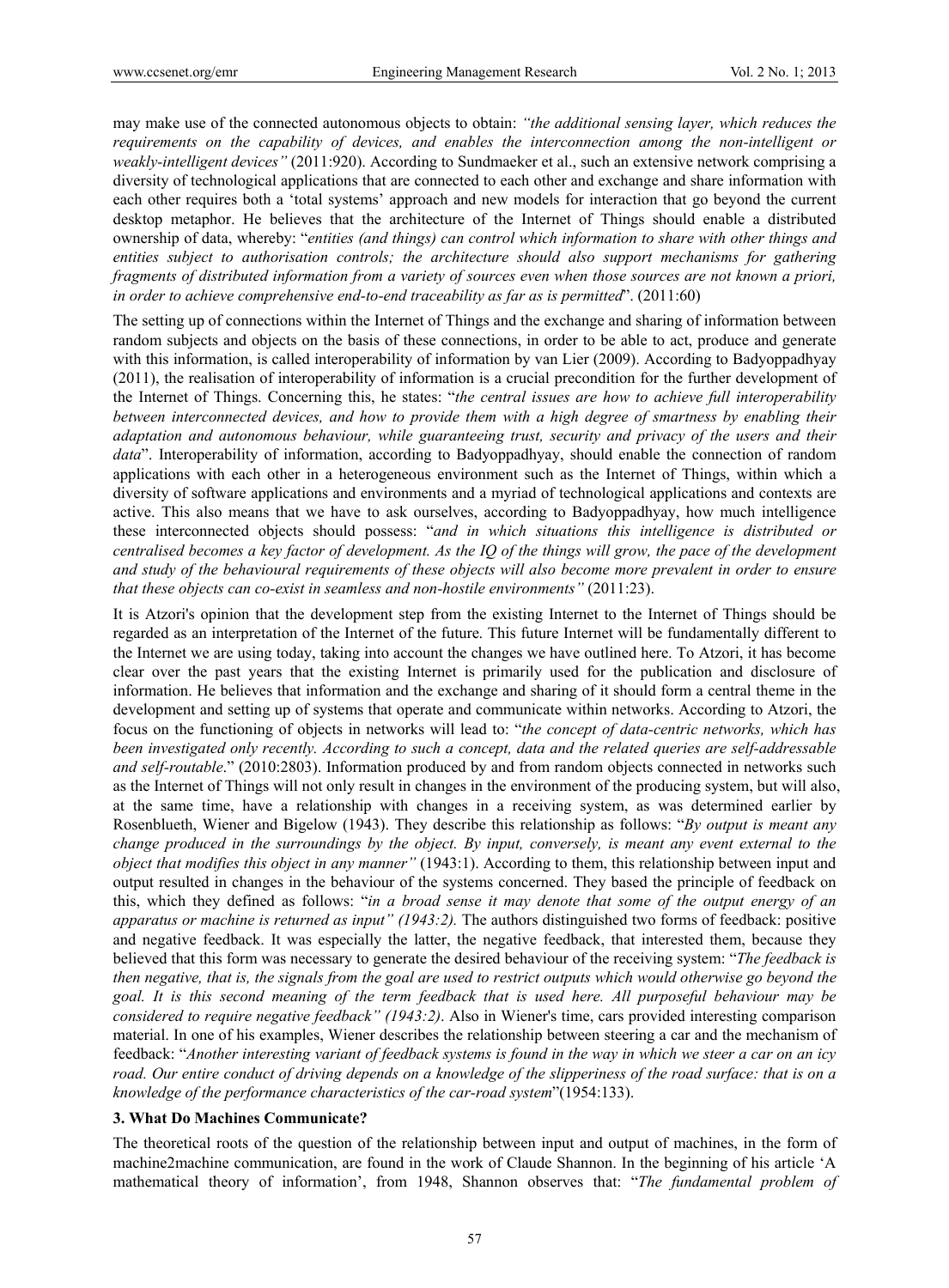*communication is that of reproducing at one point either exactly or approximately a message selected at another point*" (1948:1). Like Ashby, Shannon believes that the communication system consists of connected 'machines' that mutually exchange information in the form of 'messages'. Shannon's system, as he describes it in his article, comprises five parts, i.e.:

- An 'information source' producing a 'message' or a series of 'messages' that can be communicated to a receiving terminal. The message may take on a diversity of forms;
- A 'transmitter' of the message, processing the message into a signal that makes the 'message' suitable as a signal to be transmitted across a specific channel;
- A 'connection' used by the transmitter to transmit the signal from transmitter to receiver;
- The 'receiver' who carries out the reverse procedure of the transmitter and transforms the signal and is able to reconstruct the message from the signal received;
- A receiving information source in the form of a subject or object for whom the message is intended.



Figure 1. Shannon (1948) communication system

The Shannon communication system shows many similarities to the absolute system described earlier ('machines' connected to each other and their surroundings) by Ashby. The 'message' defined by Shannon can be considered equivalent to the input and/or output as described by Rosenblueth, Wiener and Bigelow. The 'message' as an expression of a combination of signals can therefore be seen as an occasion for change in a receiving system. However, a fundamental question Shannon is confronted with, is: "*that the actual message is one selected from a set of possible messages*" (1948:1). According to him, a workable communication system should be designed in such a way that it not only enables the selection of the most topical message, but also *every* possible form of selection from 'messages' to be sent and to be received. Every possible form, because the most topical one is not yet known at the moment of creation of connections within the system. The result of the selection Shannon calls information. He therefore states: "*If the number of messages in the set is finite then this number or any monotonic function of this number can be regarded as measure of the information produced when one message is chosen from the set, all choices being equally likely. If the number of messages in the set is finite then this number or any monotonic function of this number can be regarded as a measure of the information produced when one message is chosen from the set, all choices being equally likely*" (1948:1).

In order to control the complexity of this problem, Shannon takes a drastic decision and formulates this decision as follows: "*Frequently the messages have meaning; that is they refer to or are correlated according to some system with certain physical or conceptual entities. These semantic aspects of communication are irrelevant to the engineering problem"* (1948:1). By making this choice, Shannon excludes any form of semantics or context or meaning of the message and limits his theory to technical and measurable signals, which he calls 'binary digits' or, simply, 'bits'. This way, where Shannon is concerned, communication between 'machines' is limited to the technical elements that are necessary to be able to, for example, connect the 'machines' transmitter and receiver by means of measurable 'messages', whereby the subject as an information source is less important. Shannon's choice enabled the boom in telecommunication and ICT over the past couple of decades. It has brought us the Internet as we know it today and the worldwide application and use of smartphones.

## **4. Machine2machine Communication and Information**

The limitation applied by Shannon to the definition of machine2machine communication could form an obstacle in the further development towards the Internet of Things, whereby random objects and subjects should learn to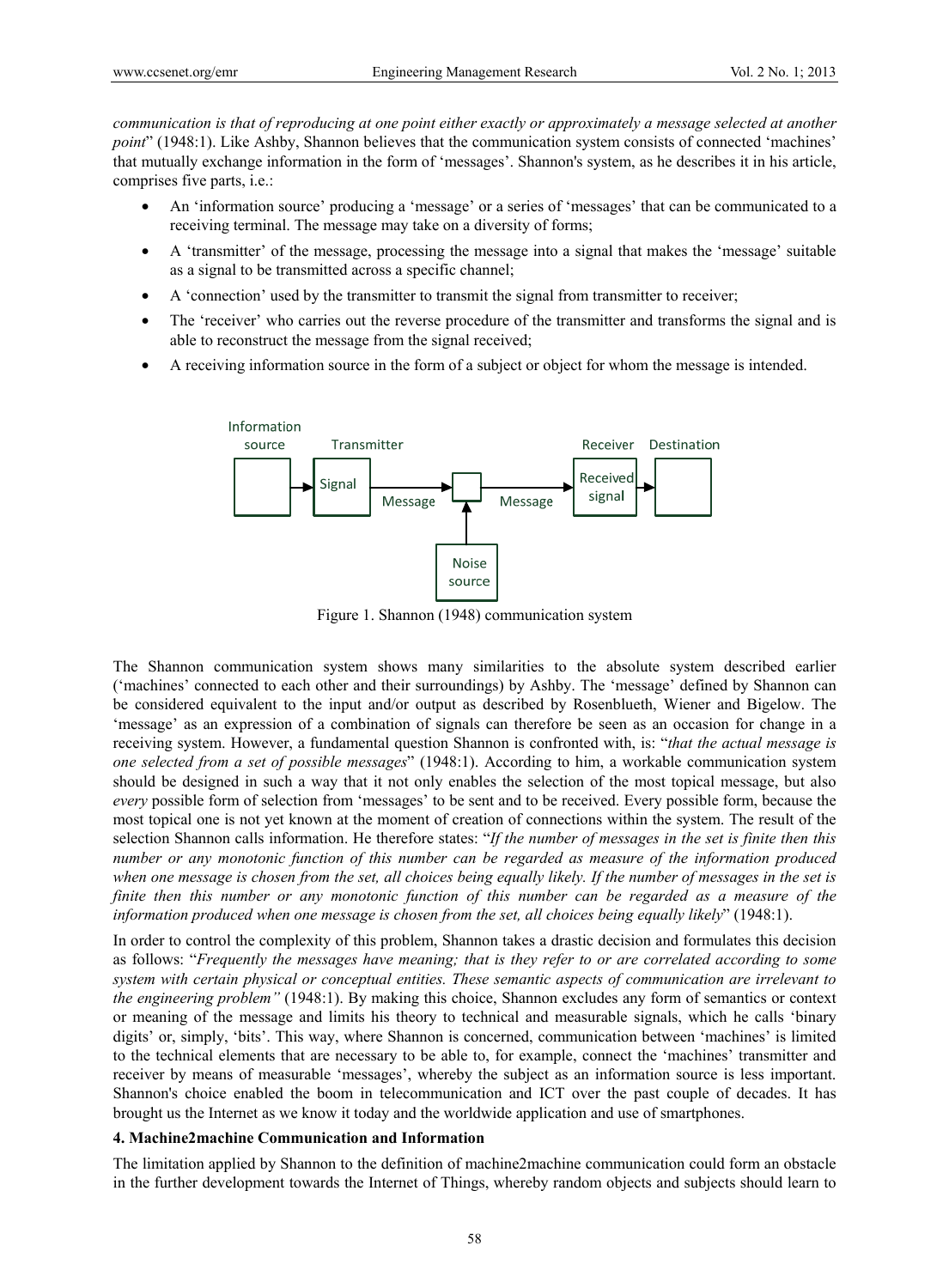communicate in a time and place independent way and should be able to form random coalitions in order to realise a specific goal. To enable the latter as an extension of Shannon's theory, we have to go back to his sources, i.e. the concepts of equilibrium and entropy. Ashby (1954) observed that the concepts of 'stability', 'steady state' and 'equilibrium' of a system are associated with a number of definitions that, according to him, all amount to the same thing. He feels that a system is stable when the surroundings of the system are also stable. System and surroundings are balancing each other and as long as nothing changes, nothing will, in fact, happen. According to the opinion of Schrodinger (1944), one of the characteristics of 'living' systems is that they move, do things, and/or exchange elements with their surroundings and that the system will, as long as the circumstances remain the same, continue to do this. When a system is isolated from its surroundings, or if it is placed in a uniform environment, all movements of the system are likely to stop soon because numerous frictions will develop within the system. Slowly but surely, the system will achieve a permanent condition in which observable activities will no longer take place. This latter stage, according to Schrodinger, is also called a thermodynamic equilibrium or a state of maximum entropy. The state of maximum entropy in living organisms can be prevented by means of metabolism, or change or exchange. He therefore states: "*everything that is going on in nature means an increase of entropy of the part of the world where it is going on*" (1944:71). In other words, the organism will do everything possible to avoid getting into a state of maximum entropy - in the case of an organism: the moment of death. Schrodinger established, therefore, that an organism exists on the basis of negative entropy, i.e. the entropy that keeps him away from maximum entropy. The principle of negative entropy is used by Von Bertalanffy (1950:27) as a basis to determine that every living organism has an essentially hierarchic order of processes that are interconnected in a 'dynamic equilibrium'. Shannon (1948) notes that entropy and the measurability thereof play an important part in the measuring of information, chances and uncertainty. Wiener (1952) continues along this way and observes that: "*we deal with automata effectively coupled to the external world, not merely by their energy flow, their metabolism, but also by a flow of impressions of incoming messages, and of the actions of the outgoing messages. The organs by which the impressions are received are the equivalents of the human and animal sense organs*" (1948:48).

The question that arises is whether the form of entropy made measurable by Shannon in the form of 'measurable information' is sufficient for any random 'system' to be able to independently act, produce or generate, especially if the phenomenon of information is limited to the mere sending and receiving of messages. Like both Shannon and Wiener have established, their form of entropy is sufficient to be received and sent by 'machines' and to commission these machines to select measurable information from the total number of 'messages' presented. Even if these 'machines' are specifically intended for the sending and receiving of 'messages' and the converting of these 'messages' into processable information. However, Shannon's communication system, as it has already been established above, is not essentially limited to the technical sender and receiver, but also comprises the information sources present behind the technical sender and receiver. Wiener and Shannon also assume that an information source has to be present behind these in order to express or receive the available information. They leave the processing, the interpreting and the giving of meaning to this information to this source that lies behind. In the opinion of Wilkinson (1961), this is the reason that the information theory developed by Shannon is no more than a purely syntactical approach, whereby the subject is exhausted by the formal features of certain conversions into composed units of requested symbols. He believes that with such an operational vision, it is meaningless to distinguish between information and the quantity of information and therefore states: "*Since the concept information is a notable nebulous one which adds nothing but confusion to any discourse in which it appears, it is convenient to be able to reject it as a vague, pre-systematic means of saying what we can say precisely with the concept quantity of information"* (1961:407). A decade later, Tribus and McIrvine (1971) find that information, as indicated by Shannon, is determined by a "*difference between two entropies or uncertainties*" (1971:179). They base their observation on that entropy or insecurity is also based on the knowledge of the information source before the 'message' and the entropy or insecurity of the knowledge of the information source after the 'message'. According to Tribus and McIrvine, the information defined by Shannon is only measurable when these information sources are involved, including the measurability of the change in the knowledge of these receivers. That is why they believe that Shannon's definition was an invention aimed at the filling of a specific need, i.e. the provision of a usable method for measuring what is being sent and received through a communication channel. That is why Stonier (1996) argues for a distinction between the concept of information and the concept of the 'message' and therefore he states that: "*Information is the raw material which when information-processed may yield a message*" (1996:136). Stonier establishes that a 'message' can only be developed once the raw material in the form of information has been created. At the moment the information is received, the receiver has to reprocess this raw material before the 'message' can be given any meaning by the receiver. Stonier (1996) is convinced that a precise distinction has to be made between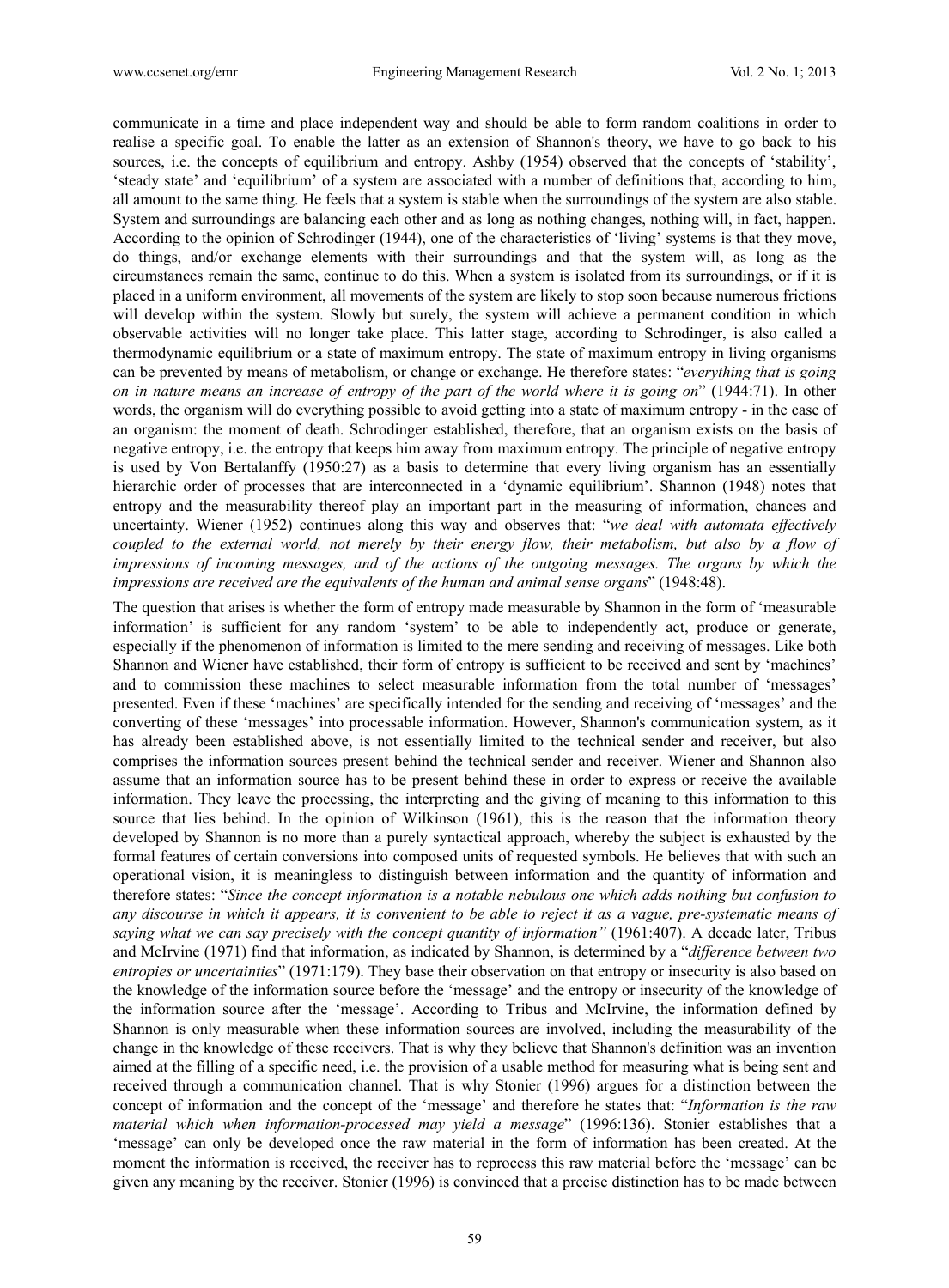information, the message, and the meaning, because without such a distinction he believes that there can be no theory of communication, also not between machines. Without such a distinction, it will, in fact, become impossible to quantify the information-content of a system. This distinction between raw information and the meaning of information had been observed by Weaver (1949) as well. At the time, he already stated that the phenomenon of communication in relation to Shannon's theory had been given a very broad interpretation indeed. In his opinion, communication also involved procedures of influencing necessary to influence one brain by another by means of communication. Although in the use of the concept of communication, language is often referred to, Weaver feels that communication also refers to music, images and other methods of information transfer. According to Weaver, communication problems have three levels, i.e. 1) technical, 2) semantic and 3) influential. To Weaver, the technical problems of communication primarily involve the accuracy of transmission of the information from sender to receiver. He believes that technical problems are inherent to any form of communication. He therefore states: "*Whether by sets of discrete symbols (written speech) or by varying signal (telephonic or radio transmission of voice or music, or by a varying two-dimensional pattern (television)*" (1947:11).To Weaver, the semantic problems chiefly involved the interpretation of the meaning in relation to the meaning intended by the sender. According to Weaver, this interpretation already requires a deep and involved connection with the world of the sender: "*even when one deals only with the relatively simple problems of communicating through speech*" (1947:11). The third and last communication problem distinguished by Weaver is influential. About this, he therefore states: "*The problems of influence or effectiveness are concerned with the success with which the meaning conveyed to the receiver leads to the desired conduct on his part*" (1947:12).

Despite the major breakthrough realised by Shannon concerning the measurability of information, we can also conclude that the measured part is only a part of the communication between people, between machines, or between combinations of both, as these will develop within the 'Internet of Things'. In that sense, machine2machine communication, as described at the beginning of this paper, may be regarded within the framework of the theory originally defined by Shannon. The measurable information defined by Shannon may be sent, received and converted into processable interpretations and meaning by machines on the basis of 'messages'. However, in order to have people and machines act, produce or generate without any further processing, more is required. The fact that the diffuse use and application of the concept of information is met with increasing criticism, has, among others, been established by McKinney and Yoos (2010). Although the concept of information is widely used in research literature on Information Systems, they believe that it is also a concept of which the specific meaning is rarely determined upon in the context of research. After their study, McKinney and Yoos have determined that: "*Virtually all the extant IS literature fails to explicitly specify meaning for the very label that identifies it. This is a vital omission, because without defining what we are talking about, we can hardly know it*" (2010:329).

According to them, Information Systems research assumes the term information as obvious, and the discipline does not succeed in identifying and exposing the underlying assumptions of the concept of information, with which further scientific research can be developed. According to McKinney and Yoos, Information Systems research is aimed more at technological progress than progress on the basis of the concept of information. They believe that Information Systems research is continuously rushing forward in order to escape from the fundamental problem of defining information. McKinney and Yoos have determined that: "*Information Systems will remain stuck in a pre-paradigmatic state as long as the need for an information taxonomy is ignored*" (2010:342).

It can be established that communication between subjects, objects or a combination of both not only comprises the sending and receiving of signals between a 'sender' and a 'receiver' and the translation of the 'message' presented. The process of communication is inextricably connected to the information source and the receiver or sender of information. The combination of information source and the technical object of sender or receiver or a combination of both together form an autonomous system with its own equilibrium. This combined or hybrid system as Van Lier (2009) called it, forms an absolute whole with its surroundings, with which information is exchanged and shared. The exchanging and sharing of information is important to the system in order to be able to survive or to continue to exist within its environment. In this terminology, the exchanging and sharing of information by hybrid systems may be indicated as negative or dynamic entropy. Hence the dynamic entropy of a hybrid system can be equated to the interoperability of information. This way, the technical exchange and sharing of information can be combined with the appointing of meaning to this information by information sources such as subjects or objects. At the same time, interoperability of information may form a connecting factor between scientific disciplines that are, from their different perspectives, involved in the phenomenon of (technical) communication between hybrid systems.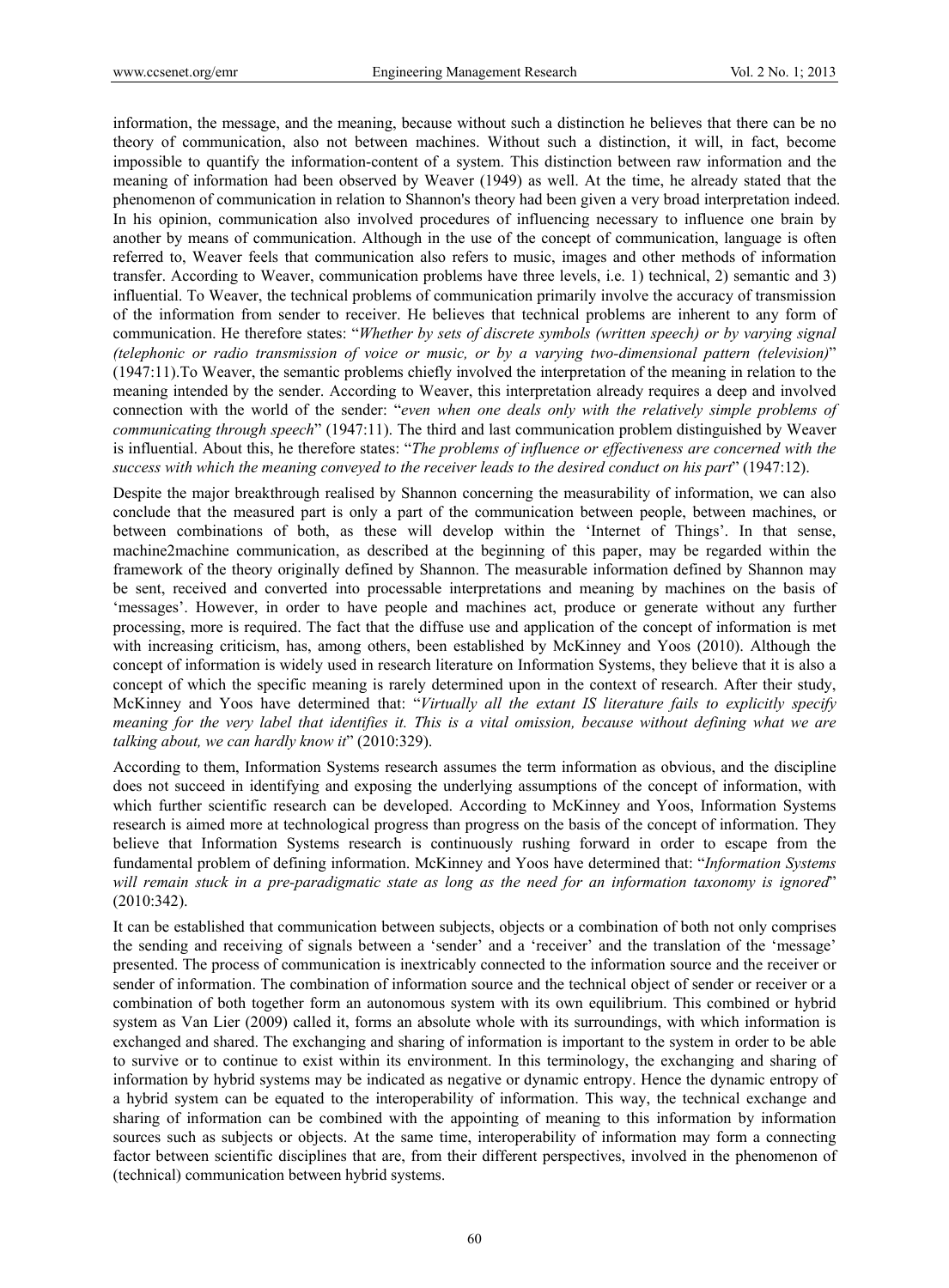#### **5. Interoperability of Information and Meaning**

Within a few decades, particularly the information and communication technology and the resulting applications such as PC, the Internet, and the mobile telephone, have radically changed our society. Communicating, and exchanging and sharing information, by means of technological applications that are connected with each other in networks such as the Internet have become a matter of course to some generations. The number of mobile telephones is increasing across the world and is becoming more and more the most important means of communication. According to Cooper (2005), the postmodern subject is preferably continuously connected with his postmodern object - the mobile telephone - which he takes along wherever he goes. He wants to be in connection with the network everywhere. The postmodern subject becomes individually and collectively disturbed when he is disconnected from his technological object. Cooper explains the need to connect or be connected within a human context as a necessary strategy to be able to present a cohesive world in which non-connected elements are made cohesive as well. Slowly but surely, new technologies and technological applications are becoming an integrated part of our everyday reality. To Clark (2003), the naturalness with which technological applications are adopted in our everyday reality is affected by the extent to which these can be used to achieve our goals. *"What matters is that as far our conscious awareness is concerned, the tool itself fades into the background, becoming transparent in skilled use. In this respect the technology becomes, to coin a phrase, 'pseudo-neural'" (2003:45).*

The networks, comprising subjects and objects, that develop in such a natural way, enable connections between subjects on the one hand and objects on the other, as well as between subjects and objects mutually; and this independent of time, place and purpose. The making of connections and, with it, creating possibilities to exchange and share information regardless of purpose, place and time, is leading to an evolution in our perception of reality. This way, reality as we experience it is turning into a more hybrid reality comprising subjects and objects that are interconnected and that exchange and share information among themselves and act, produce or generate on the basis of this information. This possibility of exchanging and sharing information among random subjects and objects is also called the interoperability of information. According to van Lier (2009) the concept of interoperability is a linguistic combination with a multiple meaning. In this context, the 'inter' part stands for the bringing about of relationships between designated or to be designated systems and entities. Operability stands for the producing, performing or influencing on the basis of the information exchanged and shared. The mutual relationship between subjects and objects that is developed in this way, as well as the relationship between the physical and digital world, demands a new and different approach of the relationships between these phenomena. As a result of the increasing number of connections, the process of organising, decision-making, and performing activities within and between organisations increasingly depends upon the ever-increasing quantities of information produced by and from the subjects and objects that are connected to each other in networks. The development of connections between hybrid systems can be regarded from the perspective of the system theory of Luhmann (1995).

When connections between systems and entities have been realised successfully, information will be exchanged and shared among objects and subjects in and between organisations. However, the incoming information does not become meaningful to the organisation until this information is given meaning within the receiving organisation. The process of assigning meaning to the incoming information in organisations is indicated by Weick as 'sensemaking' (1979, 1995). From this perspective of interoperability of information, we will, in this final part, discuss the system theory of Luhmann as well as the theory of 'sensemaking' by Weick. As previously described by van Lier (2009) and van Lier and Hardjono (2010;2011) Luhmann's systems theory is based on the principle of self-referential and autonomous systems. A system is self-referential when it is capable of forming elements that function as functional units, and when relations between these functional units and the system can be perceived as units and relations that were engendered by the system itself. The system thus continuously reproduces itself through the creation of functional units and their mutual relations which Luhmann (1995) calls autopoiesis. Self-production of elements enables self-referential and autonomous systems to set up relations with themselves and to differentiate these relations from relations with their environment.

#### *5.1 Double Contingency*

In order to be able to tackle the issue of how self-referential, autopoietic and autonomous systems can interact and communicate with one or several systems, it was for Luhmann (1995) necessary to shift the focus from the orientation of a single given actor to the consideration of two or more interacting actors as a system. According to van Lier (2009) Luhmann refers to this change using the theorem 'double contingency', which basically means that two random black boxes are connected through a random event and are looking to harmonise. Each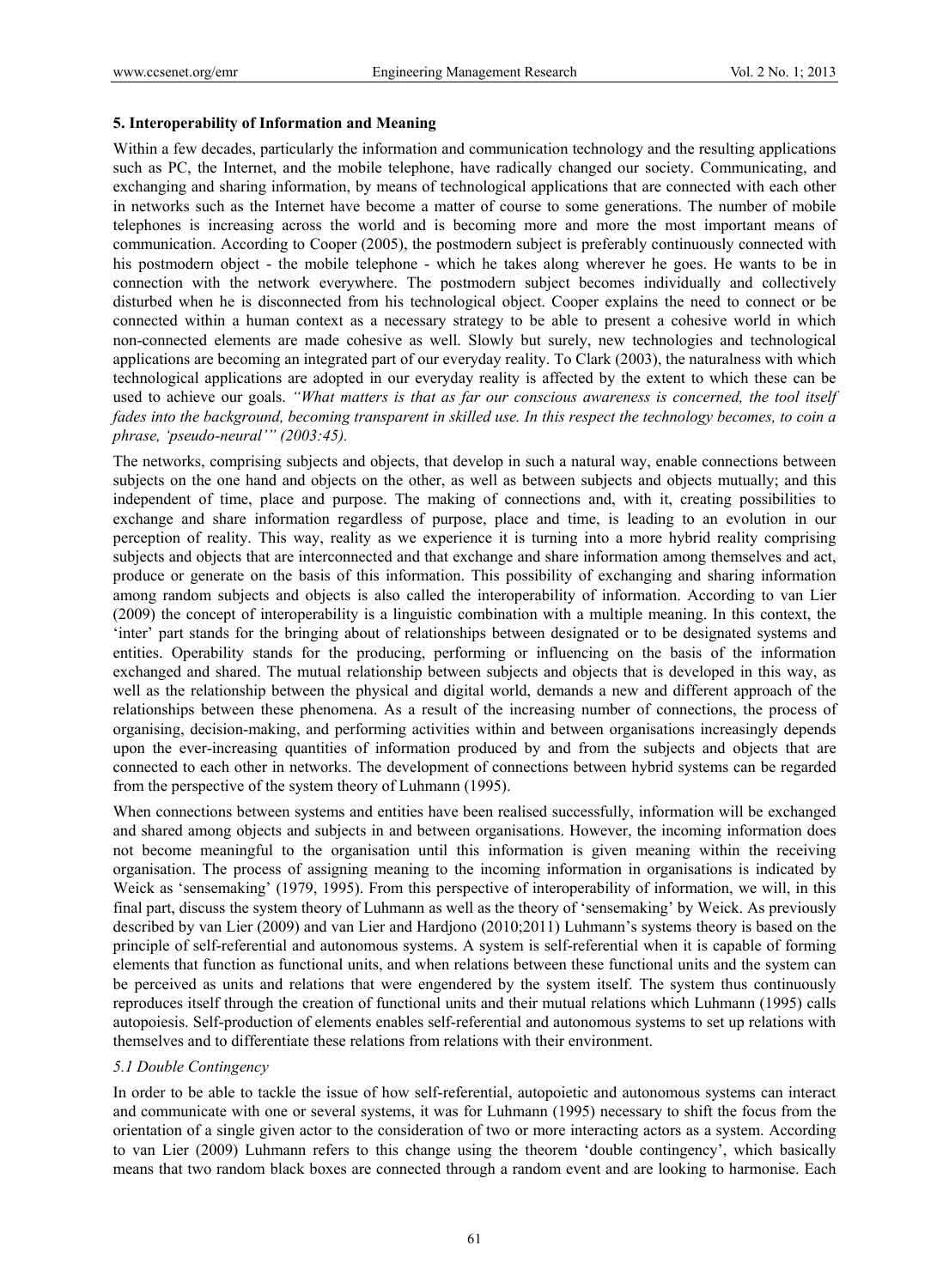black box assumes that the other black box has the same intentions. The black boxes attempt to influence each other on the basis of what they register, and can learn from each other on the basis of the acquired information.



Figure 2. van Lier (2009) double contingency

#### *5.2 System and Environment*

According to van Lier (2009) and van Lier & Hardjono (2010; 2011), the distinction between system and environment constitutes the central paradigm of systems theory. Luhmann (1995) adds to this central condition that information is only really information the moment it is more than an existing distinction between system and environment, it is information only if it instigates a change of state in the system he states. And the latter is in his eyes only the case when he, states: "*the perception of a difference creates a difference in the system. Something was not known; then information arrives, namely that these, and none other, are the facts of matter" (2006:40)*. In other words the difference that is referred to here comes into being when perception of information actually leads to changes in the perceiving systems. Every perception, description and conceptualisation of a certain category requires a system reference, within which something can be considered part of a system or its environment.



Figure 3. van Lier (2009) system and environment

#### 5.3. Communication and Action

In the opinion of van Lier (2009) and van Lier and Hardjono (2010;2011) communication contains information and according to Luhmann: "*is enriched with environmental meaning whenever this information comes from the environment; actions however are more easily determined as belonging to the system or not"*(1995:180). If the system we depart from has the ability to understand this, this system will be able to discern another system in its environment and distinguish it from the environment they have in common. The relationship between the system and the environment has to be reproduced on a higher level of system complexity with increased possibilities and restrictions. Luhmann (1995) feels that communication is based too much on the principle of sending and receiving messages or information between senders and recipients as described by Shannon (1948). In his opinion, the metaphor of sending and receiving positions the essential part of communication within the action of sending, i.e.: 'the utterance' or the communicated message. According to Luhmann (1995) communication is more than just sending and receiving, with selective attention from both sides. He is convinced that a third part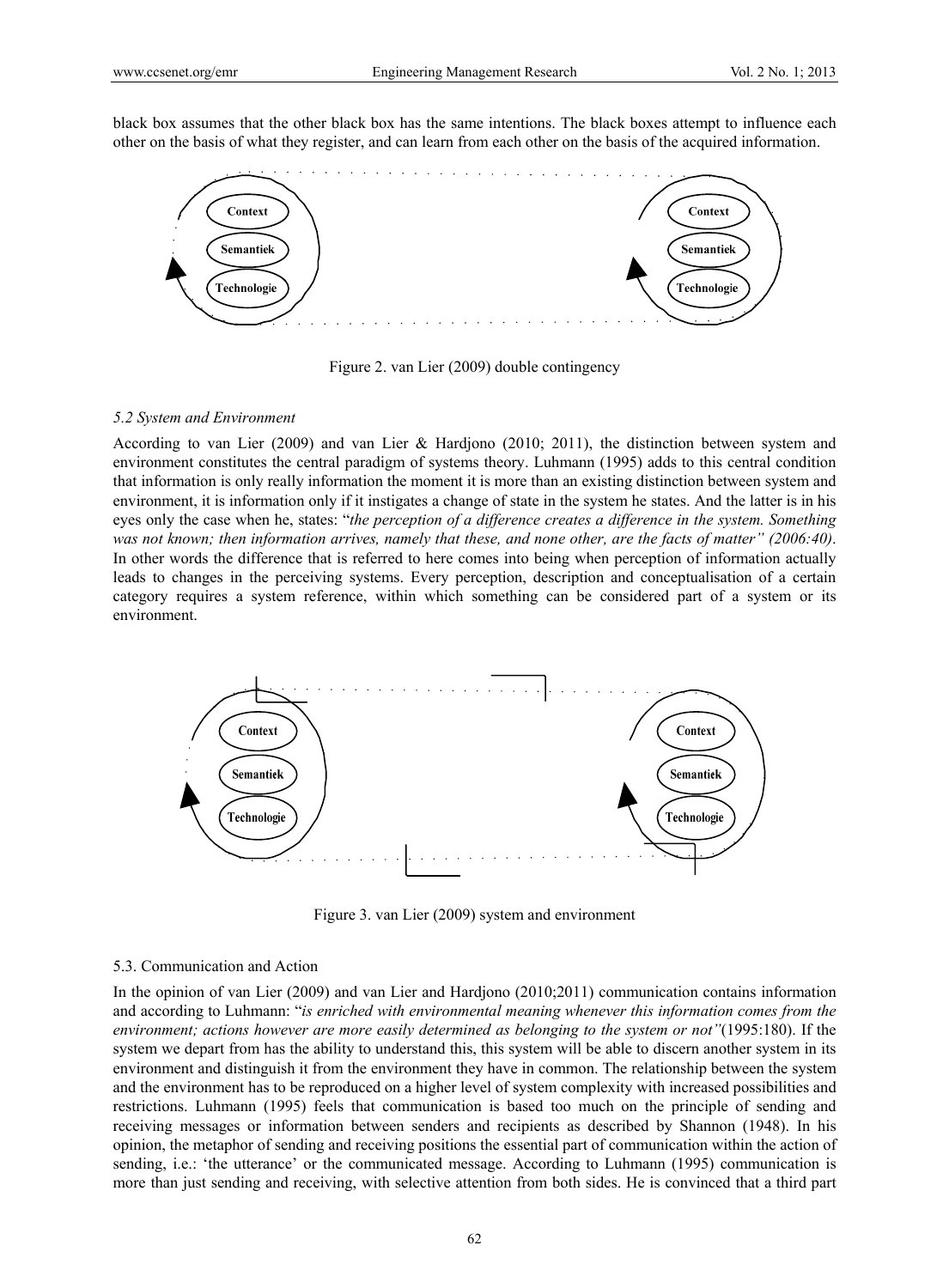of the selection process consists of the concept 'understanding'. Luhmann (1995) ascertains that the understanding of communication contains a distinction between the informative value of the content and the reason why this content is uttered. Either side can be emphasised. The understanding process can focus more on the information itself or focus on the way the information is expressed. But this always depends on the fact that both facets are experienced as a selection, and therefore separated from each other. In other words: one needs to be able to accept that information as such is not understood, but that it requires separate decisions.



Figure4. van Lier (2009) communication and action

## *5.4 Interpenetration*

As described by van Lier (2009) and van Lier & Hardjono (2009;2010) the communicative unit can be rejected or received by the receiving system according to Luhmann (1995). When systems possess a reciprocal willingness and ability to accept the communicative unit, and grant communicative acts from other systems access to their system, a form of interpenetration comes about: *"Interpenetrating systems converge in individual elements – that is they use the same ones – but they give each of them a different selectivity and connectivity, different past and futures." (1995:215).* Luhmann uses the concept of 'interpenetration' to pinpoint the special way in which systems contribute to the shaping of the system within the environment of the system. Interpenetration is more than just a general relationship between system and environment, but rather an inter-system relationship between two systems that make up an environment for each other, and through which a system makes its own complexity available to build other systems. Interpenetration therefore only really occurs when these processes are evenly matched. As van Lier & Hardjono (2010;2011) ascertains, the bringing about of connections between two or more systems ensures the evolutionary creation of a new and higher form of system formation. The new system formation consists of autonomous and self-referential systems that are in connection with each other. The concept of interpenetration does according to Luhmann (1995) not connect performance, but realises connections with which each system stabilises its internal complexity. Systems want to quickly have at their disposal any information from their environment that is new and relevant to them and be able to adequately apply this information within their own complexity. Therefore, new information has to be acceptable to the system and enable the system to assign 'Sinn' or meaning to the information. Only the way in which the information available is surveyed by systems makes information meaningful information.



Figure 5. van Lier (2013) interoperability of information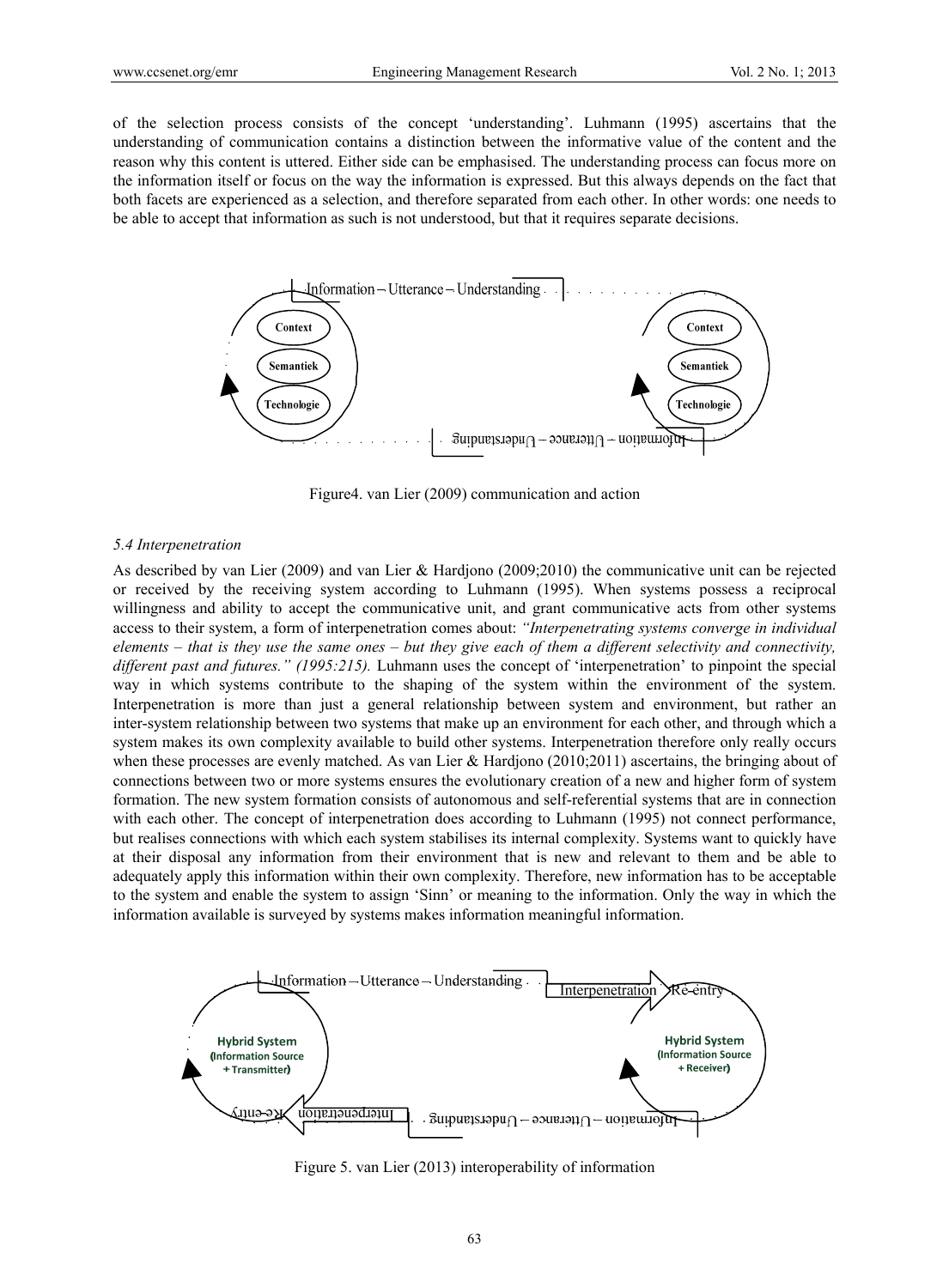## *5.5 Sensemaking*

The organisation as a social system operates and carries out activities on the basis of information as raw material according to van Lier (2011-2). How this information arrives or where it comes from is in his view not relevant to the organisation. The result of the processing of this information has many appearances and combinations. The connections in the process of information processing are put into the organisation according to Weick (1979;1995) in the form of nouns, which, in turn, form the basis for the information-processing process. This basis is mixed with other interests and activities, also present in and around the process, of the subjects and objects involved. As a result, real events in organisations are strongly dependent on the way in which connections in the process were or are realised, the direction from which these events are influenced, and the time it takes to take information through the available network of connections. Changes that arise from connections between the organisation as a system and its environment ensure what Weick (1979;1995) calls a meaningful environment. The incoming changes demand an active action from the organisation of assigning meaning (enactment) by subjects or objects. Many of the incoming changes are caused by the interpenetration of information from the environment. This incoming information forms the basic material for a process of sensemaking in organisations.

As van Lier (2011-2) describes the mutual influencing between subject and object is serving as a model for the relationship between 'enactment' and 'ecological change'. Such a mutual influencing is observed by Weick especially in organisations that strongly depend on technology and technological applications for the performance of their work and activities. They have to realise 'enactment' around and keeping in mind the possibilities and impossibilities of this technology. The strong connections with and dependencies on technology and technological applications are causing changes to the process of 'enactment' in organisations. However, Weick (1995) believes it would be going too far to argue that 'enactment' is reduced as the intensity of technology increases. According to him, such an argument would disregard the fact that these changes do not develop as a result of the technology in itself, but as a result of the information generated by this technology and the information that is increasingly processed in organisations with the help and intervention of technological applications. Technology is generating increasingly large quantities of raw data. This development is also making increasingly high demands of organisations to include this raw data in their own context, in such a way that this data can be processed into useful and manageable information.



Figure 6. van Lier (2009) Interoperability of information and meaning

### **6. Conclusions**

In the years ahead, more and more objects will be connected to the Internet. This way, the existing Internet, where information is currently predominantly exchanged and shared by people, will slowly but surely evolve into an Internet of Things. Within this Internet of Things, objects will not only communicate with each other, but also with people, resulting in random coalitions comprising objects and people. Communication between objects is also called machine2machine communication and takes place with the help of technological applications that are able to send and receive so-called 'messages'. As formulated in the theory of Shannon, the mere sending and receiving of 'messages', without any semantics or meaning, is not sufficient for people or organisations to be able to obtain meaningful information that enables them to act, produce or generate. Meaningful information does not develop until the sending and receiving of 'messages' is combined with an information source that is able to assign meaning to these 'messages'. This combination of information source and technical sender or receiver is called a hybrid system. Communication between random autonomous and hybrid systems is possible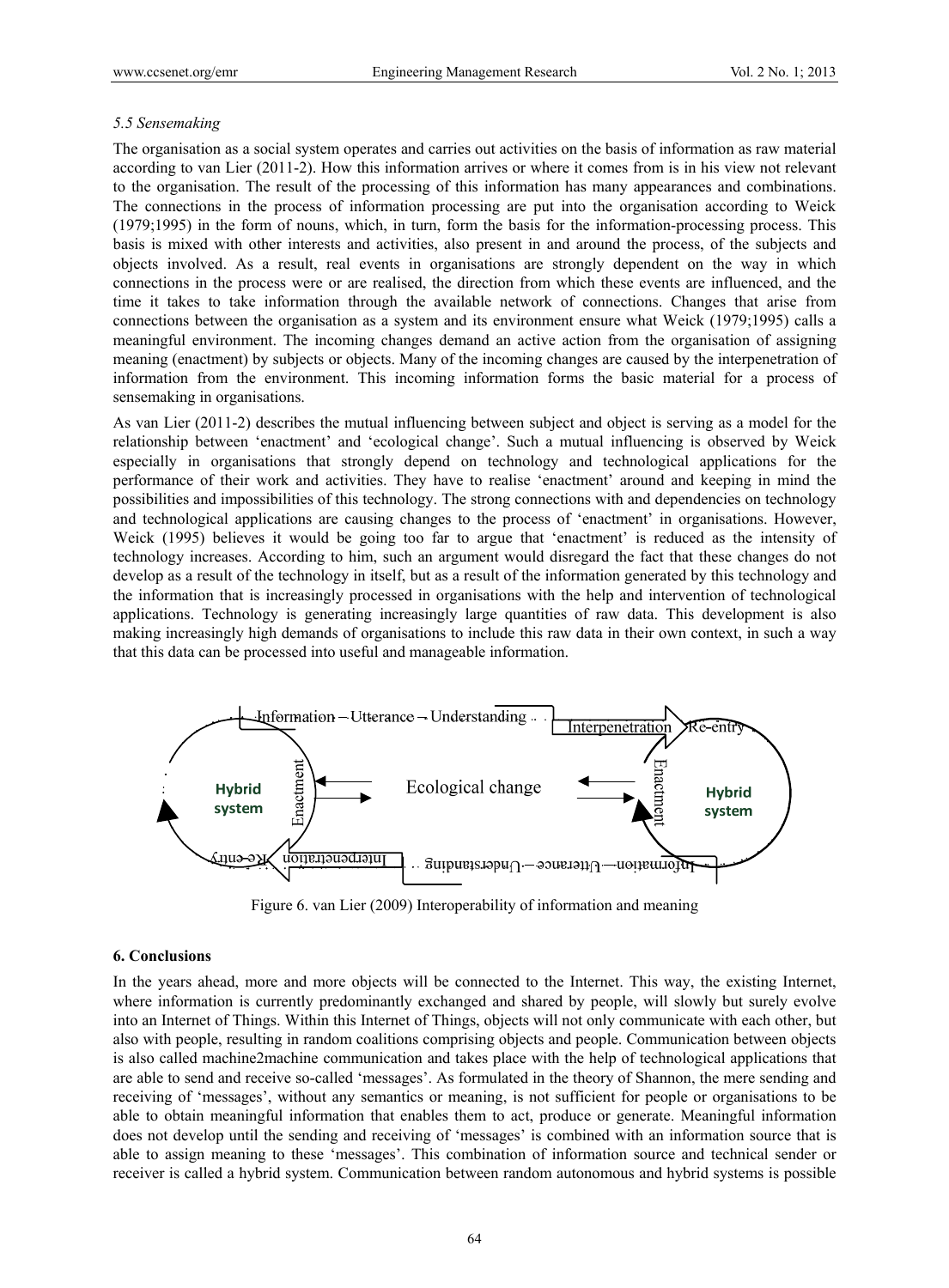on the basis of interoperability of information. Complementary to the theory of Shannon, interoperability of information in this is based on the following concepts by Luhmann: double contingency, system and environment, communication and action, and interpenetration. The action of assigning meaning to new incoming information in hybrid systems - such as organizations - is based on the concept of enactment, taken from the theory of sensemaking by Weick. A cohesive whole of hybrid systems, based on interoperability of information such as the developing Internet of Things, comprising large numbers of active components that are mutually communicating, is very diverse according to form and possibilities. Such systems may also be designated as 'complex adaptive systems'. One of the most important characteristics of these 'complex adaptive systems', according to Holland (1995), is that: "*the coherence and persistence of each system depend on extensive interactions, the aggregation of diverse elements, and adaptation or learning"*. (1995:4). The connecting of objects and people in networks into an Internet of Things is creating a new cohesion between communication processes of subjects (human communication) and objects (machine2machine communication). This way, the combined communication processes will form a new ecosystem comprising interconnected and intercommunicating subjects and objects. According to Holland, such ecosystems are continuously: "*in a state of flux and exhibit a wondrous panoply of interactions such as mutualism, parasitism, biological arms race and mimicry. Matter, energy and information are shunted around in complex cycles*" (1995:3). In order to continue to be able to understand the developing Internet of Things as a 'complex adaptive system', we have to learn to better fathom and understand the development patterns that are present in it. Without understanding how these mutual patterns are being composed and how these are influencing us as human beings and organisations, we cannot understand how the Internet of Things as a whole is affecting and changing our daily activities and our perception of reality, both at home and in organisations.

#### **References**

- Ashby, R.W. (1947). The nervous system as physical machine: With special reference to the origin of adaptive behavior. *Mind new series, 56*(221), 44-59. http://dx.doi.org/10.1093/mind/LVI.221.44
- Ashby, R.W. (1954). *Design for a brain*. New York, John Wiley & Sons.
- Ashby, R.W. (1957). *An introduction to Cybernetics* (2nd ed.). London, Chapman & Hall Ltd.
- Ashby R.W. (1962). Principles of the self-organizing system. *Classical papers E:CO special double issue, 6,*  102-126.
- Atzori, L., Iera, A., & Morabito, G. (2010). The Internet of Things: A survey. *Computer Networks, 54*, 2787-2805. http://dx.doi.org/10.1016/j.comnet.2010.05.010
- Bandyopadhyay, D., & Sen, J. (2011). Internet of Things Applications and challenges in technology and standardization. *Wireless Personal Communications, 58,* 49-69. http://dx.doi.org/10.1007/s11277-011-0288-5
- Bateson, G. (1972). *Steps to an ecology of mind*. Chicago, The University of Chicago Press.
- Berger, P., & Luckmann, T. (1966). The social construction of reality. *A treatise in the sociology of knowledge*. New York, Penguin Books.
- Clark, A. (2003). *Natural-born cyborgs. Minds, technologies and the future of human intelligence.* New York, Oxford University Press.
- Cooper, R. (2005). Peripheral Vision: Relationality. *Organization Studies, 26*(11)*,* 1689-1710. http://dx.doi.org/10.1177/0170840605056398
- Holland, J. H. (1995). Hidden order. *How adaptation builds hidden order*. Basic books.
- van Lier, B. (2009). Luhmann ontmoet 'the Matrix'; Uitwisselen en delen van informatie in Netcentrische omgevingen. (*Luhmann meets 'the Matrix'; Exchanging and sharing information in network-centric environments.*) Delft, Eburon.
- van Lier, B. (2011, 2012). Connections, Information and Reality; Thinking about the Internet of Things. *Journal of Systemics, Cybernetics and Informatics, 9*(5), 91-97.
- van Lier, B., & Hardjono, T. W. (2010). Luhmann meets the Matrix. Exchanging and sharing information in network-centric environments. *Journal of Systemics, Cybernetics and Informatics, 9*(3), 68-72.